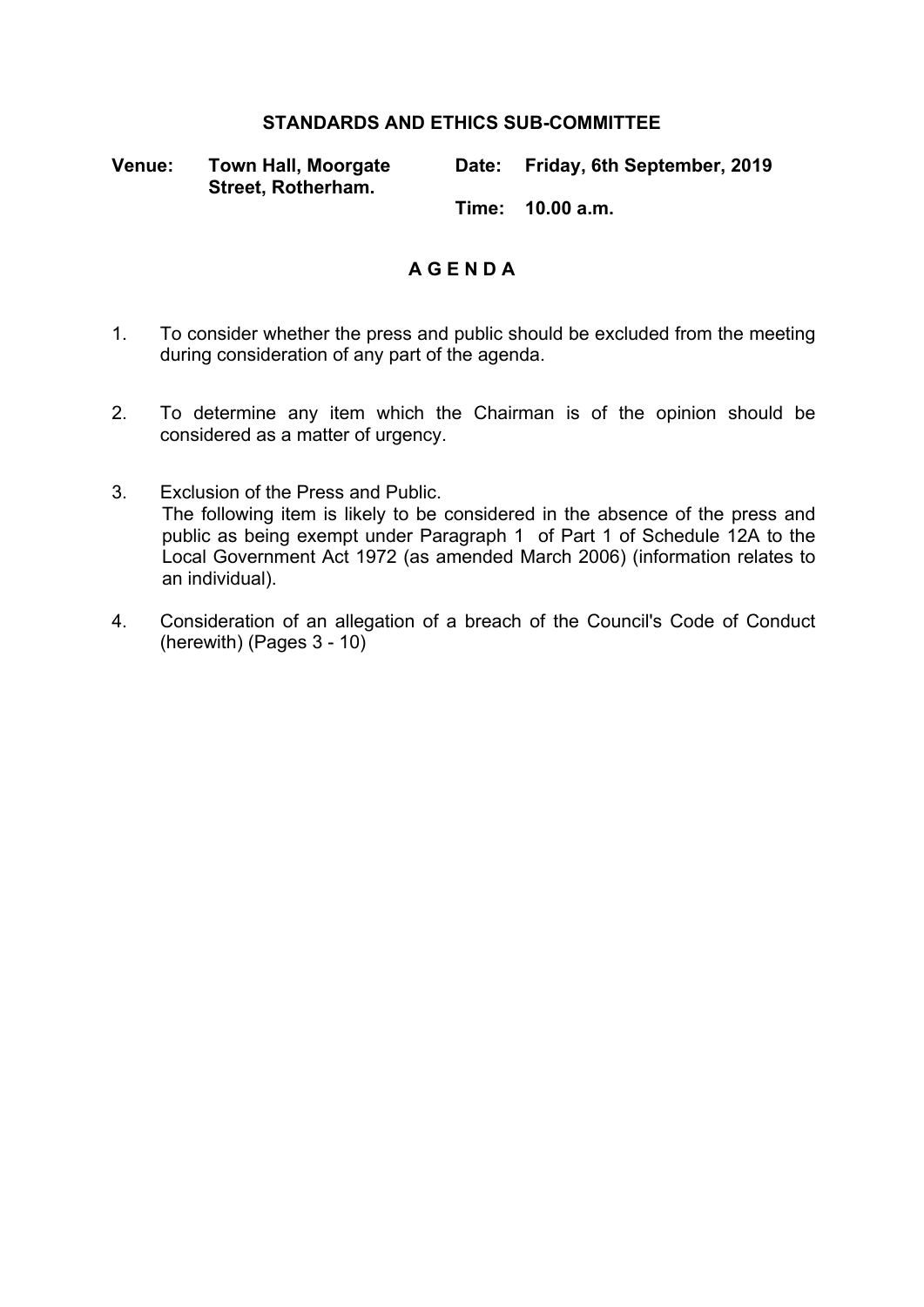# **Standards and Ethics Committee – Hearings Panel**

#### **ORDER OF PROCEEDINGS**

#### **INTRODUCTION**

The Chair will introduce him/herself, the members of the Panel, the Independent Person, the Monitoring Officer, and the Democratic Services Officer.

The Chair will then explain that the Panel will hear the evidence from the Investigating Officer. and then the member who is the subject of the complaint ("the Subject Member").

The Investigating Officer will introduce the officers present and any witnesses.

The Subject Member will introduce him/herself and any person with him/her either to support the Subject Member or give evidence on his/her behalf.

#### **PRESENTATION OF THE CASE BY THE INVESTIGATING OFFICER**

The Investigating Officer will explain the nature of the complaint and the investigation and then call each witness individually.

The Complainant (if in attendance) will usually give evidence first and will explain the nature of the complaint. The Chair will ask the complainant what outcome they would want from the process.

Each witness will answer questions from the Investigating Officer.

The Subject Member can ask any relevant questions of the Investigating Officer or witness.

The members of the Panel can ask any relevant questions of the Investigating Officer or witness.

The Investigating Officer can ask any questions of the witness to clarify any issues which may have arisen from the earlier questions.

#### **PRESENTATION OF THE CASE BY THE SUBJECT MEMBER**

The Subject Member will explain the nature of his/her case i.e. which findings of fact in the investigation he/she disagrees with, and why. He/she will then present each witness he/she intends to call on his behalf.

Each witness will answer questions from the Subject Member.

The Investigating Officer can ask any relevant questions of the Subject Member's witness.

The Subject Member or any witnesses will answer questions from the Panel members.

Each witness can be asked further questions by the Subject Member to clarify any issues which may have arisen from the earlier questioning.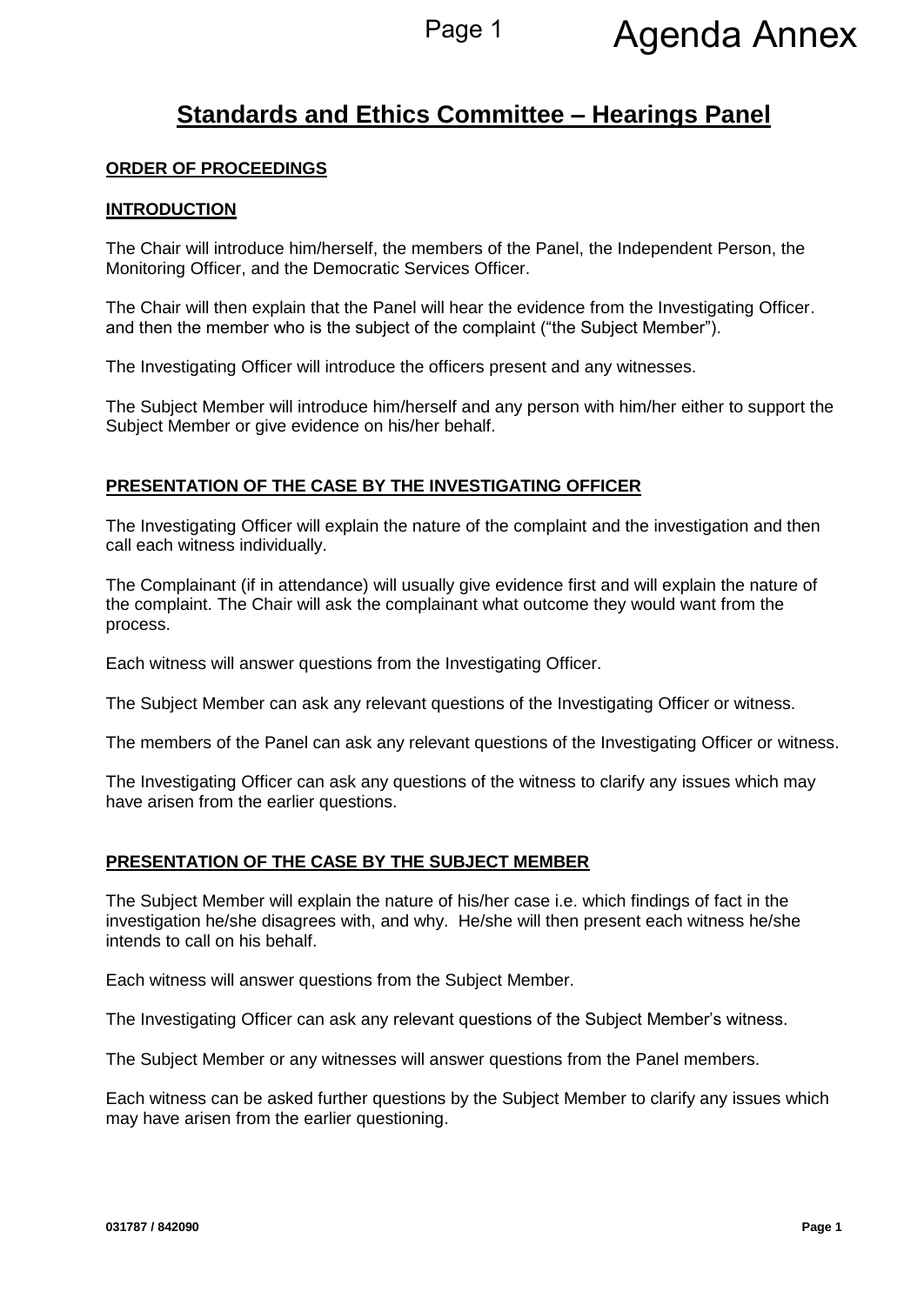### **CLOSING SUBMISSIONS**

The Investigating Officer will summarise the most important points of the case and invite the Panel to make a determination.

The Subject Member will summarise the most important points of his/her case.

The Chair will ask all parties to leave the room whilst the Panel, in consultation with the Independent Person and with advice from the Monitoring Officer, considers the matter.

The parties will be invited to return in order to hear the Panel's decision.

#### **FURTHER ACTION**

If the Panel determines that the Subject Member has breached the Code of Conduct, it will invite the Investigating Officer and the Subject Member to address it on any action that it might take. The parties will again be asked to leave the room. They will be invited to return in order to hear the Panel's decision on the action to be taken.

*(Note: the procedure set out above will be adapted to suit the circumstances of the case, e.g. if there are no witnesses to be called to give evidence, certain parts of the procedure will not apply).*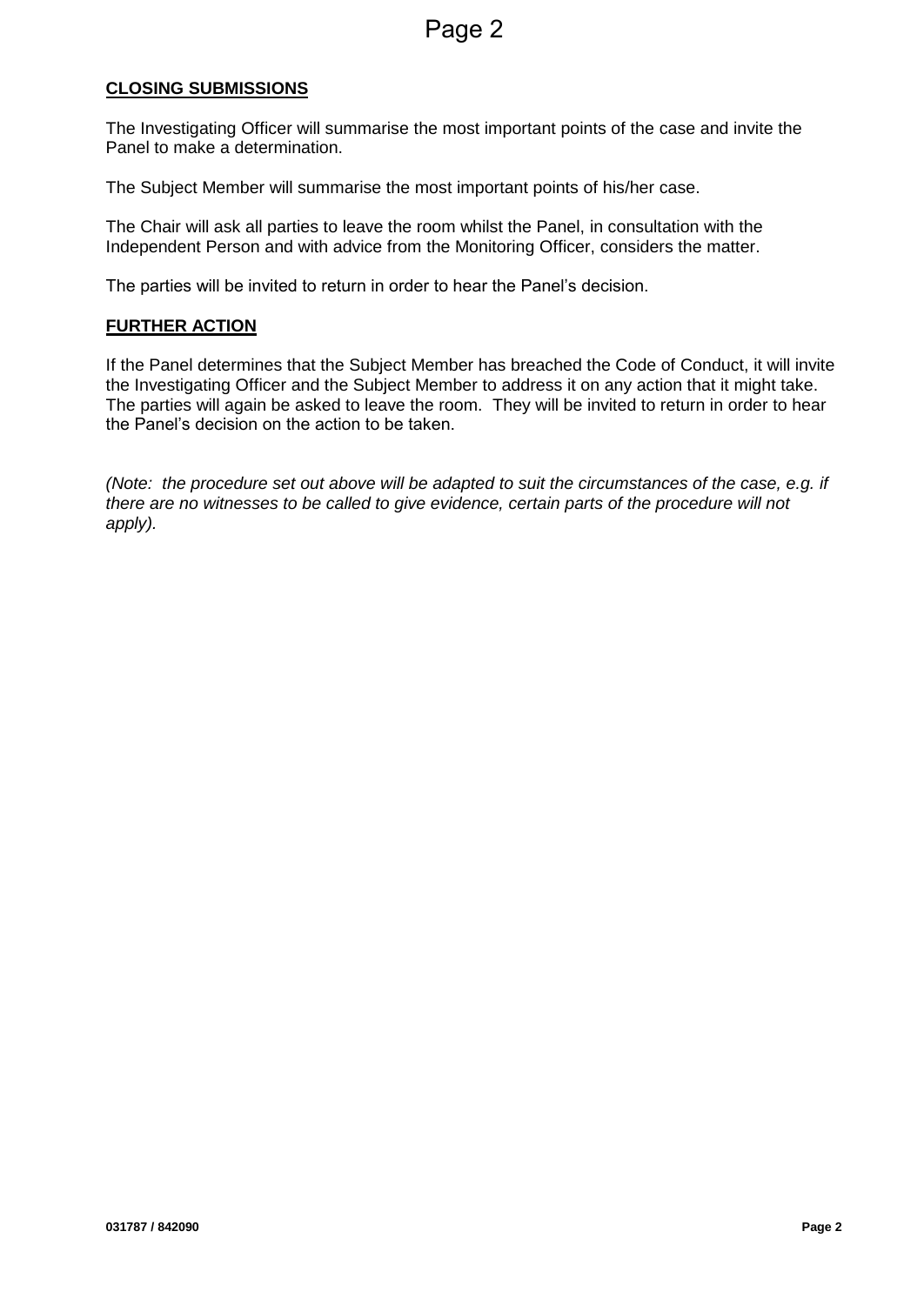By virtue of paragraph(s) 1 of Part 1 of Schedule 12A<br>
of the Local Government Act 1972.<br>
Document is Restricted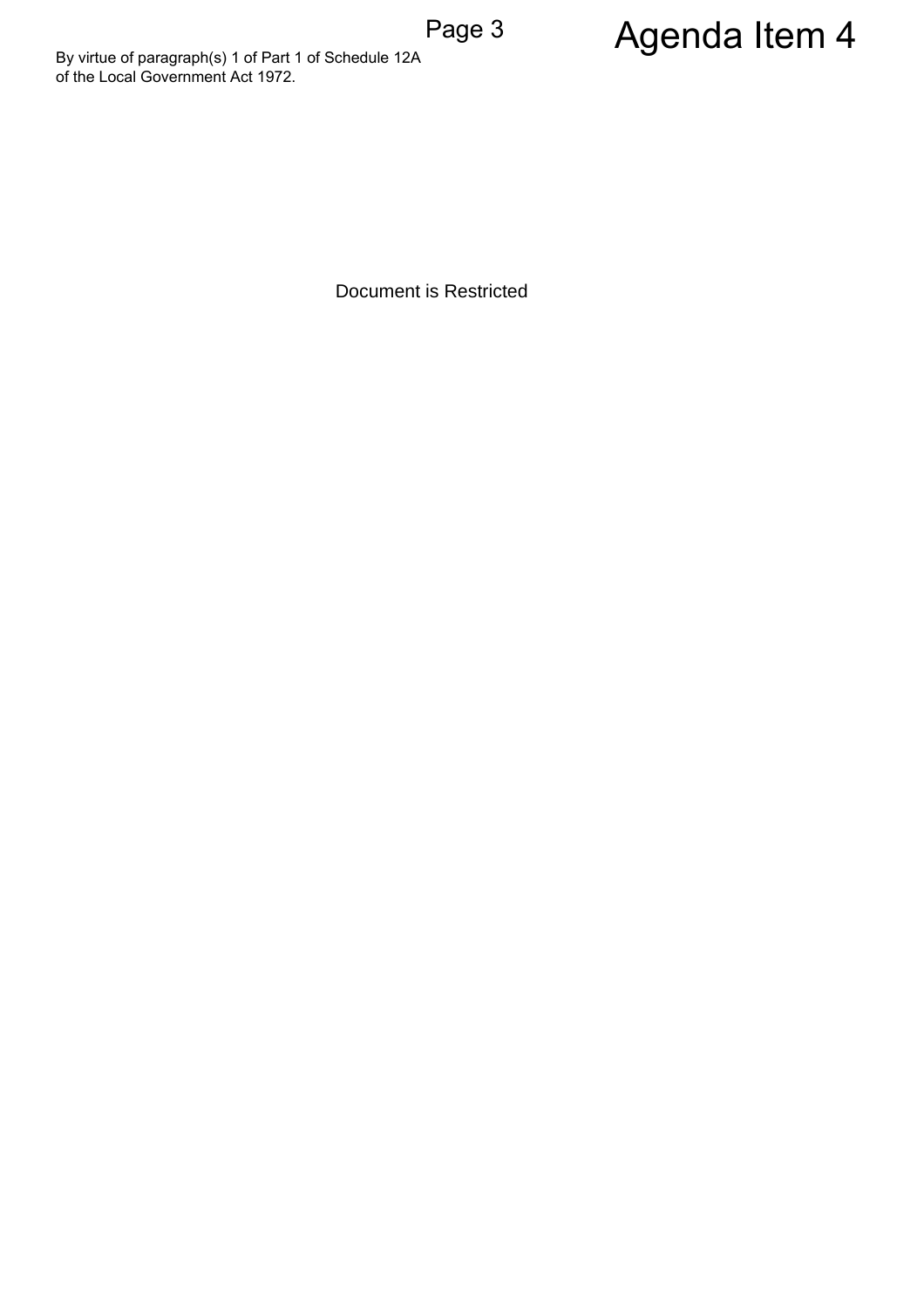Document is Restricted Page 8 By virtue of paragraph(s) 1 of Part 1 of Schedule 12A<br>
of the Local Government Act 1972.<br>
Document is Restricted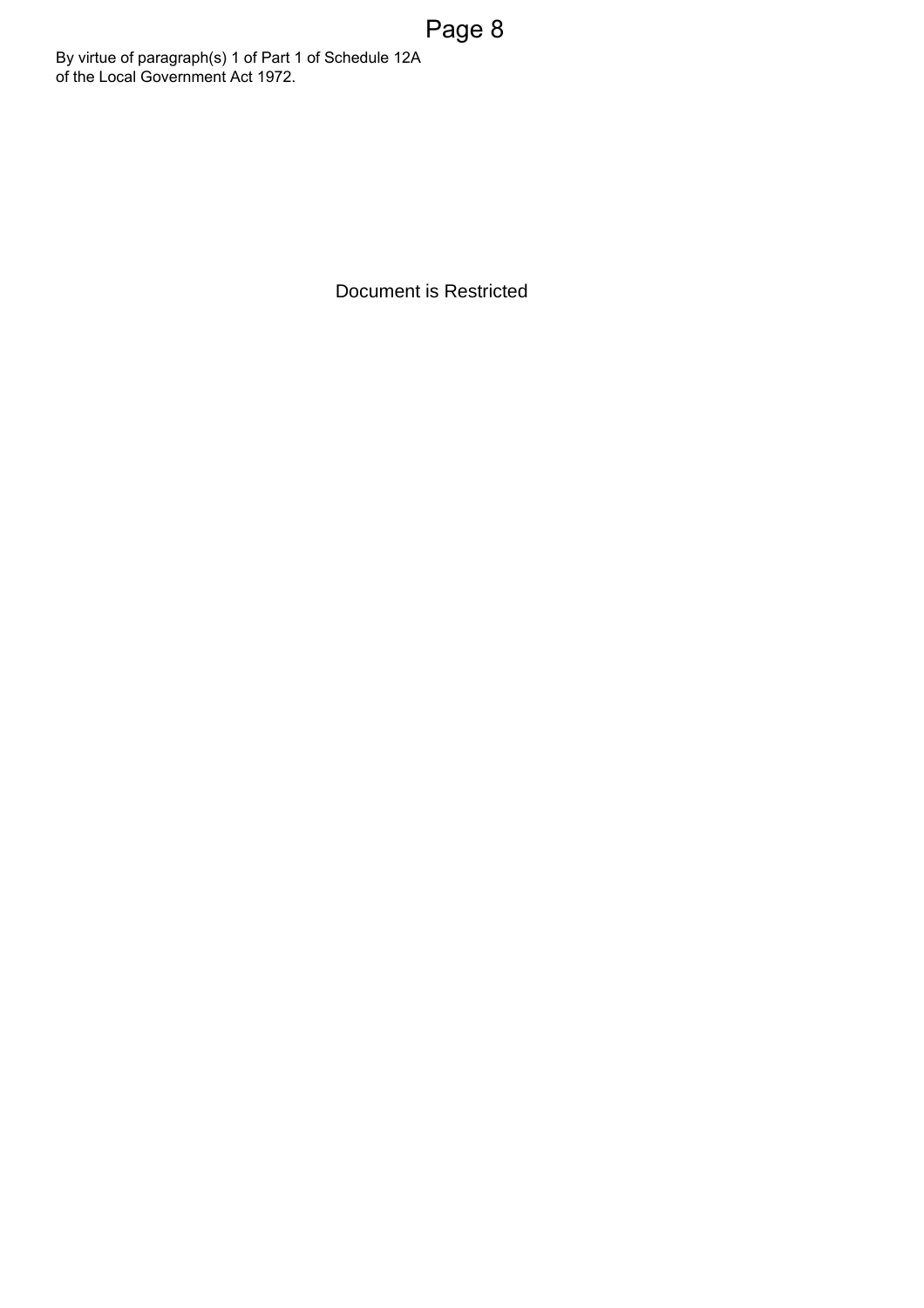Document is Restricted Page 9 By virtue of paragraph(s) 1 of Part 1 of Schedule 12A<br>
of the Local Government Act 1972.<br>
Document is Restricted